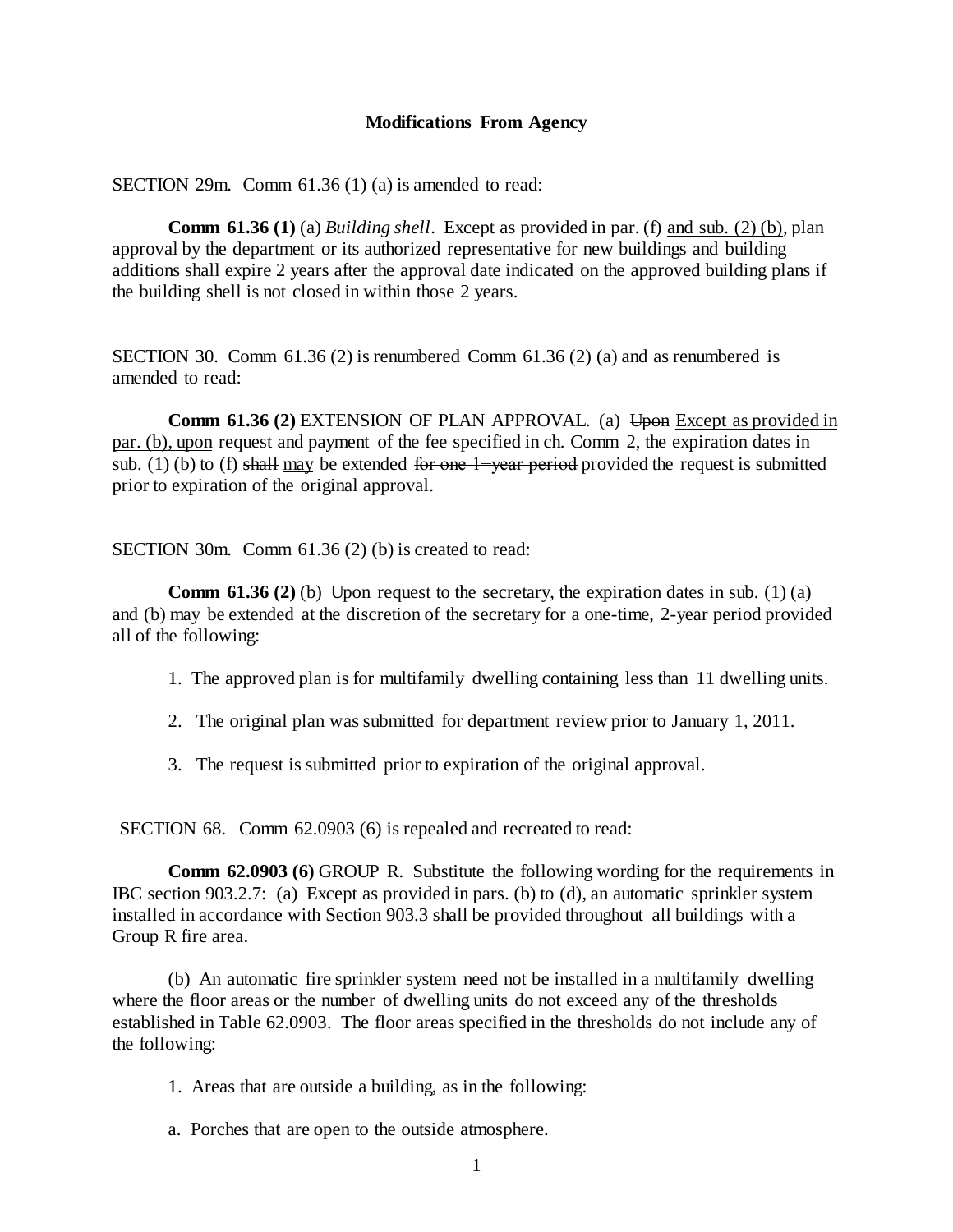- b. Exterior stairs.
- c. Exterior platforms.
- d. Exterior landings.
- e. Exterior decks.
- 2. An attached garage that meets all of the following criteria:
- a. Has a floor area of 600 square feet or less.
- b. Serves a single dwelling unit.
- c. Is accessed directly from the dwelling unit.

d. Is separated from the remainder of the building by at least 1-hour rated fire-resistive construction.

**Note:** Housing units that receive federal funding may be required by federal regulations to have sprinkler protection regardless of building size.

**Note:** See Appendix A for a listing of municipalities that the department believes have preexisting stricter sprinkler ordinances, and a listing of thresholds those municipalities may apply which are more restrictive than in Table 62.0903.

3. This paragraph does not apply after December 31, 2010.

**Note:** The application of paragraph (b) applies to plans submitted for department review prior to January 1, 2011 and subsequently approved. See s. Comm 61.36 concerning plan approval expirations and extensions. Under s. Comm  $61.36(2)(b)$ , a request to the extend the expiration of a plan approval for a one-time 2-year period may be granted by the secretary provided: 1) the approved plan is for a multifamily dwelling containing less than 11 dwelling units; 2) the original plan was submitted for department review prior to January 1, 2011; and 3) the request is submitted prior to expiration of the original plan approval. This type of extension is at the discretion of the secretary.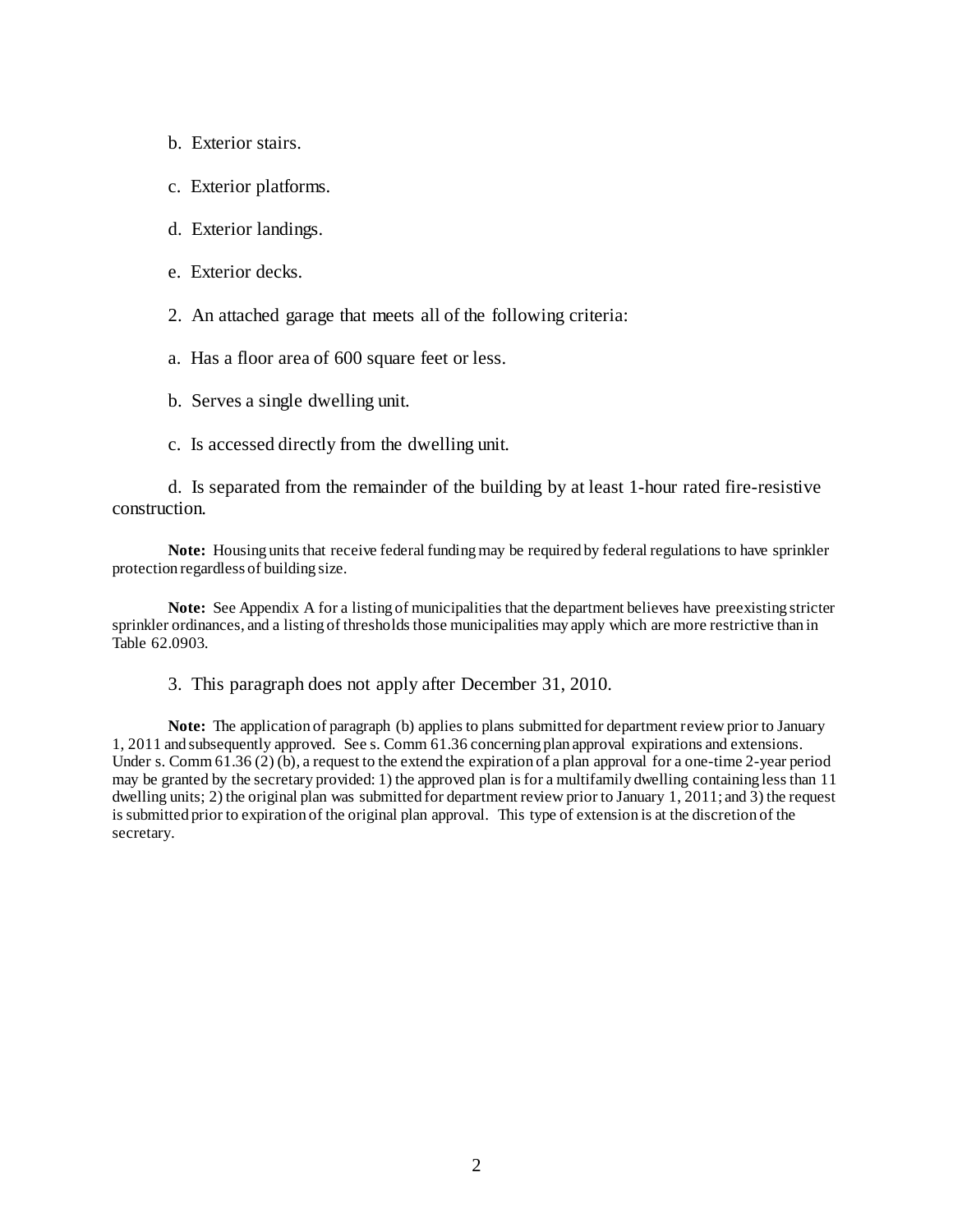## **Table 62.0903 Maximum Floor Areas and Number of Dwelling Units Where a Sprinkler System Is Not Required in a Multifamily Dwelling**

| <b>Class of Construction</b> | <b>Total Floor Area of Non-</b><br>dwelling Unit Portions<br>(Common use areas, such<br>as corridors, stairways,<br>basements, cellars,<br>vestibules, community<br>rooms, laundry rooms,<br>pools, etc.) | <b>Total Floor Area</b><br>Within<br><b>Individual</b><br><b>Dwelling Units</b> | <b>Number of Units</b> |
|------------------------------|-----------------------------------------------------------------------------------------------------------------------------------------------------------------------------------------------------------|---------------------------------------------------------------------------------|------------------------|
| Type IA                      | 16,000 sq ft                                                                                                                                                                                              |                                                                                 |                        |
| Type IB                      | $12,000$ sq ft                                                                                                                                                                                            |                                                                                 |                        |
| Type IIA                     | $8,000$ sq ft                                                                                                                                                                                             |                                                                                 |                        |
| Type IIB                     |                                                                                                                                                                                                           | 16,000 sq ft                                                                    | 8 units                |
| Type III                     | $5,600$ sq ft                                                                                                                                                                                             |                                                                                 |                        |
| Type IV                      |                                                                                                                                                                                                           |                                                                                 |                        |
| Type VA                      |                                                                                                                                                                                                           |                                                                                 |                        |
| Type VB                      | $4,800$ sq ft                                                                                                                                                                                             |                                                                                 |                        |

(c) An automatic sprinkler system installed in a multifamily dwelling may conform with sub. (14) provided the multifamily dwelling complies with all of the following:

1. The multifamily dwelling does not contain more than 4 dwelling units.

2. The multifamily dwelling is not more than 2 stories above grade plane in height.

3. The multifamily dwelling is not served by either a community water system or a municipal water system as defined under s. NR 811.02.

**Note:** Under s. NR 811.02 "community water system means a public water system which serves at least 15 service connections used by year–round residents or regularly serves at least 25 year–round residents. Any water system serving 7 or more homes, 10 or more mobile homes, 10 or more apartment units or 10 or more condominium units shall be considered a community water system unless information is provided by the owners indicating that 25 year–round residents will not be served."

**Note:** Under s. NR 811.02 "municipal water system means a community water system owned by a city, village, county, town, town sanitary district, utility district, public inland lake and rehabilitation district, municipal water district or a federal, state, county or municipal owned institution for congregate care or correction, or a privately owned water utility serving the foregoing."

(d) 1. An automatic fire sprinkler system need not be installed in a townhouse provided the townhouse complies with all of the following:

a. The townhouse is not more than 3 stories above grade plane in height.

b. The townhouse does not contain more than 20 dwelling units.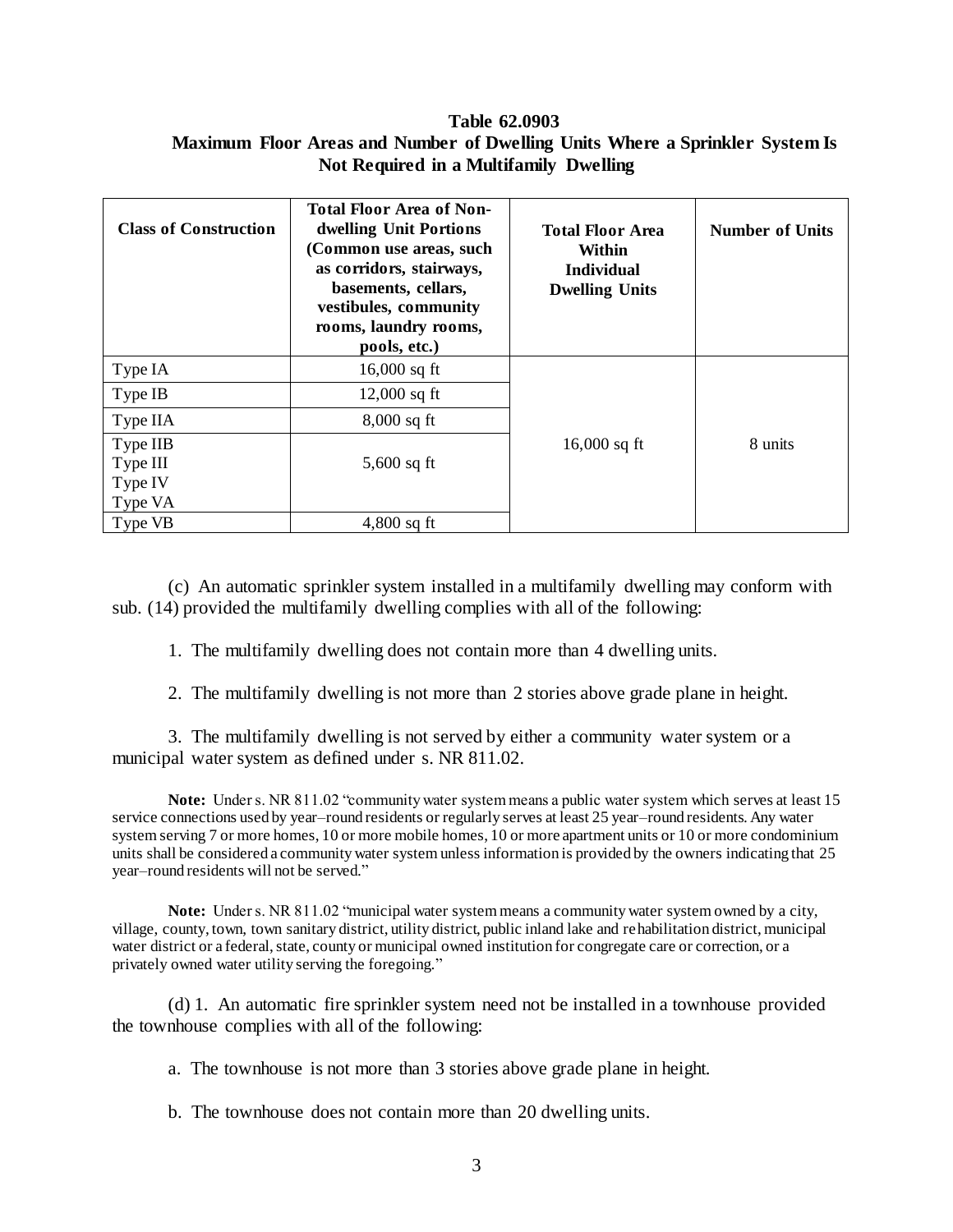c. The total gross floor area of all the individual dwelling units within the townhouse does not exceed 16,000 square feet.

2. Each dwelling unit within the townhouse is separated from other dwelling units by at least 2-hour fire-resistive-rated separation walls constructed in accordance with the requirements of Section 705 and do not contain any openings and plumbing equipment or mechanical equipment. The separation wall does not have to comply with the structural stability requirements of Section 705.2 and the horizontal continuity requirements of Section 705.5.

3. An automatic sprinkler system installed in a townhouse may conform with sub. (14) provided the townhouse complies with all of the following:

a. The townhouse does not exceed more than 3 stories above grade plane in height.

b. Each dwelling unit within the townhouse is separated from other dwelling units by at least 2-hour fire-resistive-rated separation walls constructed in accordance with the requirements of Section 705 and do not contain any openings and plumbing equipment or mechanical equipment. The separation wall does not have to comply with the structural stability requirements of Section 705.2 and the horizontal continuity requirements of Section 705.5.

4. An automatic sprinkler system need not be installed a townhouse provided the townhouse is constructed of at least 2-hour fire resistance as defined under s. 101.14 (4m) (a) 5m., Stats.

**Note:** Section 101.14 (4m) (a) 5m.reads " 'Two-hour fire resistance' means 2-hour fire separations for all walls that separate dwelling units, exit corridors and exit stair enclosures and for all floors and ceilings, so that the specified walls, floors and ceilings are capable of resisting fire for a period not shorter than 2 hours."

SECTION 68m. Comm 62.0903 (6m) is created to read:

**Comm 62.0903 (6m)** STUDENT HOUSING. These are department rules in addition to the requirements in IBC section 903.2.7:

(a) *Definition*. In this paragraph, "private student residential building" has the meaning as given under s. 101.14 (4) (b) 1m., Stats.

**Note:** Section 101.14 (4) (b) 1m., Stats., reads: "In this paragraph, "private student residential building" means a privately owned and operated residential building that has a capacity of at least 100 occupants, that is occupied by persons at least 80 percent of whom are enrolled in an institution of higher education, and that has attributes usually associated with a student residence hall or dormitory such as a food service plan or occupancy by a resident advisor."

(b) *Existing housing*. 1. Except as provided in this subd. 2., an automatic fire sprinkler system shall be provided by January 1, 2006 throughout every residence hall and dormitory greater than 60 feet in height, the initial construction of which was begun before April 26, 2000, that is owned or operated by the board of regents of the University of Wisconsin System.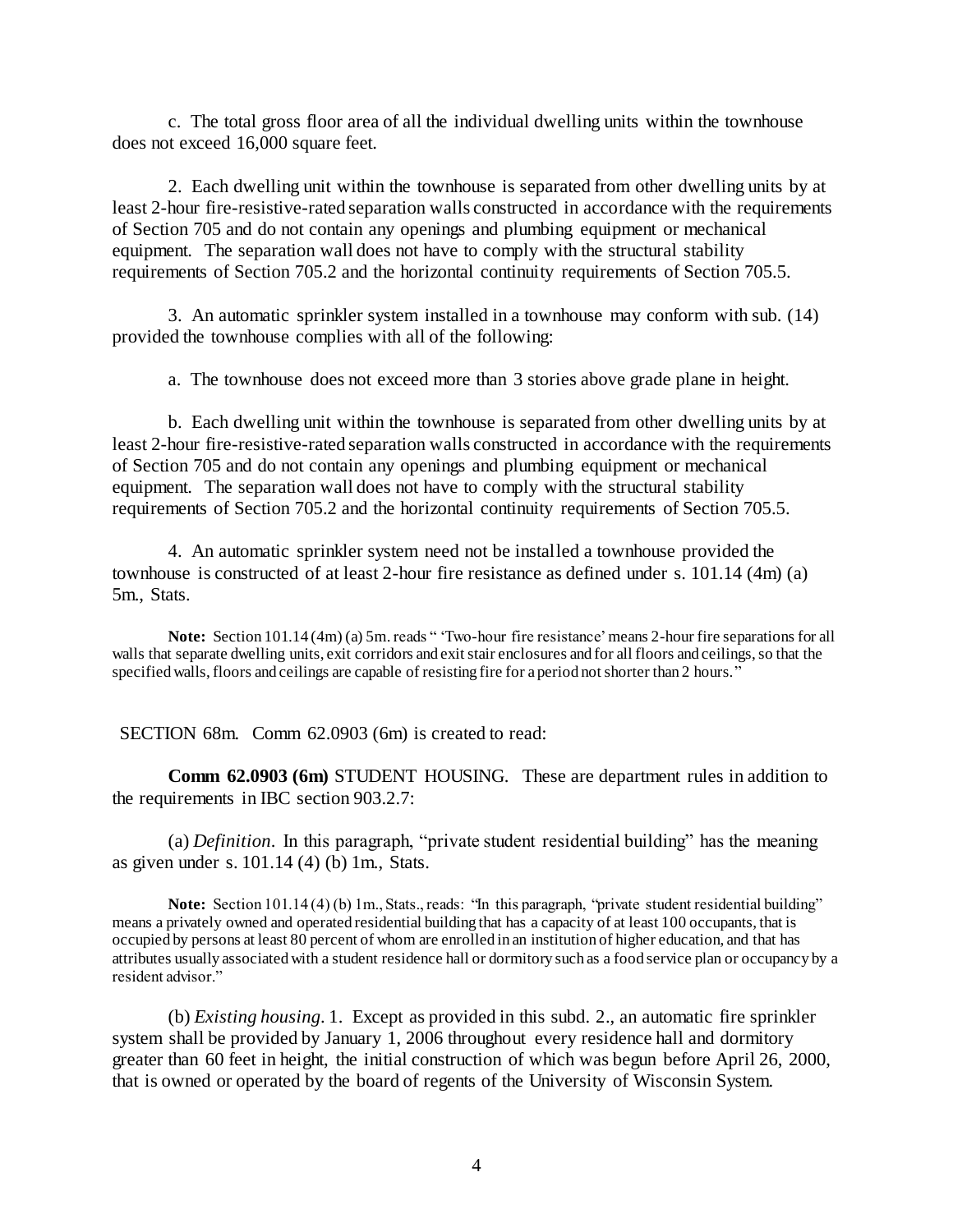2. An automatic fire sprinkler system shall be provided by January 1, 2008 throughout Ogg Residence Hall at the University of Wisconsin-Madison.

3. An automatic fire sprinkler system shall be provided by January 1, 2014 throughout every residence hall and dormitory greater than 60 feet in height, the initial construction of which was begun before January 7, 2006, that is owned or operated by an institution of higher education, other than a residence hall or dormitory owned or operated by the board of regents of the University of Wisconsin System.

4. An automatic fire sprinkler system shall be provided by January 1, 2014 throughout every private student residential building greater than 60 feet in height, the initial construction of which was begun before January 7, 2006.

5. An automatic fire sprinkler system shall be provided by January 1, 2014 throughout every student residential facility operated by a fraternity, sorority or other organization authorized or sponsored by an institution of higher education, the initial construction of which was begun before January 7, 2006

(c) *New housing*. 1. An automatic fire sprinkler system shall be provided throughout every residence hall and dormitory, the initial construction which is begun on or after April 26, 2000, that is owned or operated by the board of regents of the University of Wisconsin System.

2. An automatic fire sprinkler system shall be provided throughout every residence hall and dormitory, the initial construction which is begun on or after January 7, 2006, that is owned or operated by an institution of higher education, other than a residence hall or dormitory owned or operated by the board of regents of the University of Wisconsin System.

3. An automatic fire sprinkler system shall be provided throughout every student residential facility, operated by a fraternity, sorority or an organization authorized or sponsored by an institution of higher education, the initial construction of which is begun on or after January 7, 2006.

4. An automatic fire sprinkler system shall be provided throughout every private student residential building, the initial construction of which is begun on or after January 7, 2006.

SECTION 74. Comm 62.0903 (13) and (14) are created to read:

**Comm 62.0903 (13)** BALCONIES. Substitute the following wording for the requirements in IBC section 903.3.1.2.1: Sprinkler protection complying with NFPA 13 shall be provided for exterior balconies and ground-floor patios of dwelling units where the building is of Type V construction. Sidewall sprinklers that are used to protect such areas shall be permitted to be located such that their deflectors are within 1 inch to 6 inches below the structural members, and a maximum distance of 14 inches below the deck of the exterior balconies that are constructed of open wood joist construction.

**(14)** NFPA 13D SPRINKLER SYSTEMS. (a) Substitute the following wording for the requirements in IBC section 903.3.1.3: Where allowed, automatic sprinkler systems in